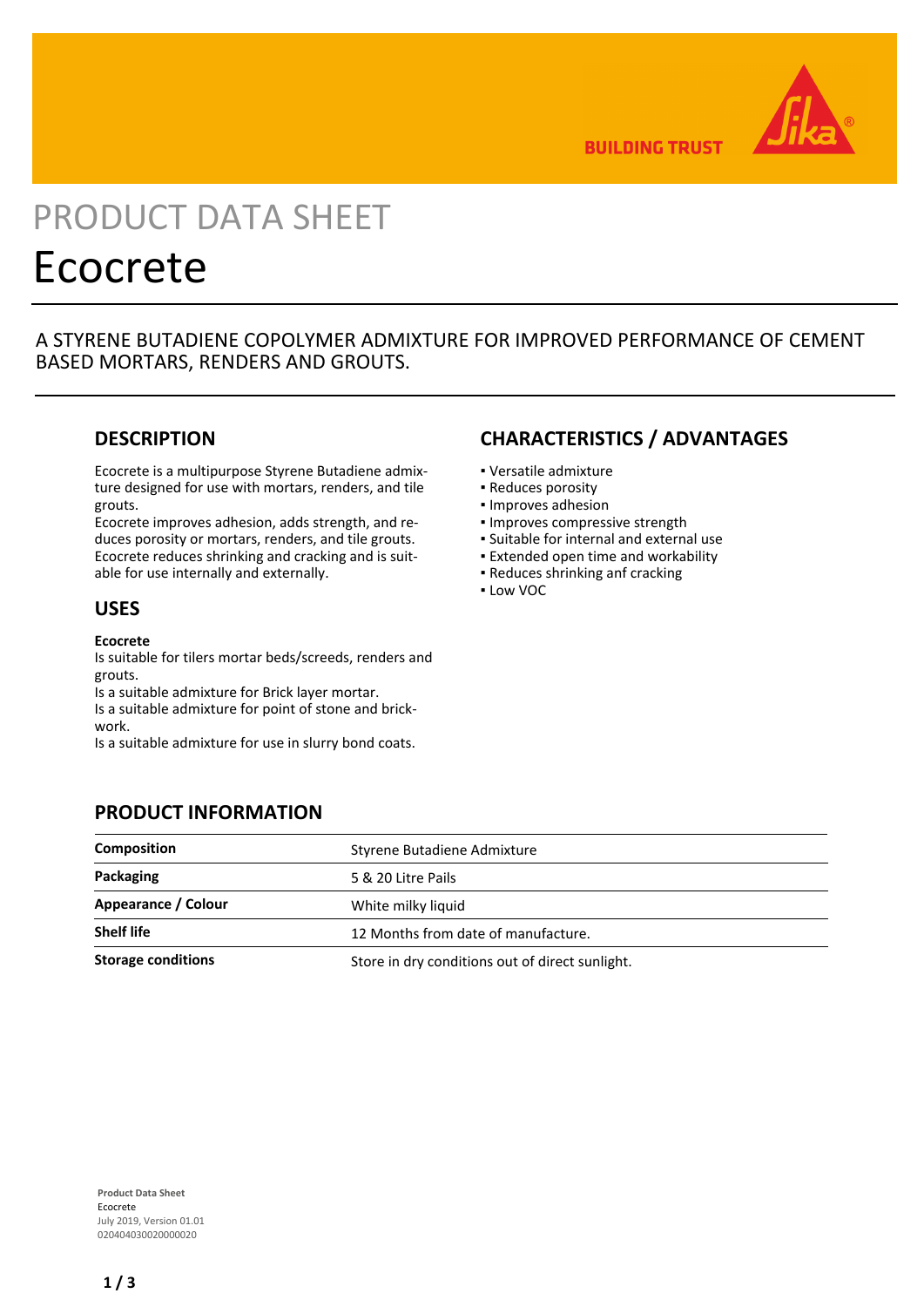## **APPLICATION INFORMATION**

| <b>Recommended Dosage</b>      | <b>SLURRY BOND COATS</b><br><b>ECOCRETE</b><br><b>WATER</b>                                                                                                                                                                                                                                                                                       |              | <b>PORTLAND CEMENT</b> |  |
|--------------------------------|---------------------------------------------------------------------------------------------------------------------------------------------------------------------------------------------------------------------------------------------------------------------------------------------------------------------------------------------------|--------------|------------------------|--|
|                                | 1 Part                                                                                                                                                                                                                                                                                                                                            | 1 Part       | 2 Parts                |  |
|                                | Apply the mixed slurry bond coat, with trowel, brush, or broom to the sub-<br>strate to a minimum depth of 2mm. While the slurry bond coat is still wet<br>apply the mortar bed / screed. If slurry bond coat skins prior to placement,<br>remove and replace.<br><b>CEMENT MORTAR BEDS, &amp; RENDERS</b>                                        |              |                        |  |
|                                | <b>ECOCRETE</b>                                                                                                                                                                                                                                                                                                                                   | <b>WATER</b> | SAND / CEMENT RATIO    |  |
|                                | 1 Part                                                                                                                                                                                                                                                                                                                                            | 2 Parts      | $3:1$ or $4:1$         |  |
|                                | well onto the wet slurry bond coat.<br>Unbonded Mortar Bed: Apply a double layer of polyethalene sheet to the<br>substrate and tape joins as required. Unbonded mortar beds shall be a<br>minimum on 40mm and reinforced with wire/mesh.<br>Mortar Beds / Screed must be applied in accordance with AS 3958.1<br><b>ADMIXTURE FOR TILE GROUTS</b> |              |                        |  |
|                                | <b>ECOCRETE</b>                                                                                                                                                                                                                                                                                                                                   |              | <b>WATER</b>           |  |
|                                | 1 Part                                                                                                                                                                                                                                                                                                                                            |              | 1 part                 |  |
|                                | Use in accordance to Problend grout tds.                                                                                                                                                                                                                                                                                                          |              |                        |  |
| <b>Ambient Air Temperature</b> | +5 $^{\circ}$ C Min / +35 $^{\circ}$ C Max                                                                                                                                                                                                                                                                                                        |              |                        |  |
| <b>Substrate Temperature</b>   | $+5^{\circ}$ C Min / $+35^{\circ}$ C Max                                                                                                                                                                                                                                                                                                          |              |                        |  |

# **APPLICATION INSTRUCTIONS**

#### **SUBSTRATE QUALITY / PRE-TREATMENT**

•Substrates must be properly cured, structurally sound, free from loose or friable articles, clean, dry and free from contaminates such as dust, dirt, oil, grease, curing compounds, laitance or effloresence. • Dependant on the substrate condition and contamination to be removed from the surface, perform adequate preperation techniques, such as water blasting, scarification, or blast cleaning in order to remove all traces of any materials that could reduce the products adhesion to the substrate.

• For tiling wet areas, a suitable Sika approved waterproof membtrane system should be used prior to tiling.

CONCRETE FLOORS: Allow 28 days for concrete to cure. Concrete shall be left with an open surface - steel trowel finishes are generally acceptable if they accept water. Wood Float and broom finishes are preferred where possible.

CEMENT MORTAR BEDS / SCREEDS: Mortar beds / screeds must be installed as per AS ISO 3858.1-2007. Mortar beds / screed must be a minimum 24 hour old at 23°C & 50% R.H.

SHEETED / BOARD SUBSTRATES: All boards / underlays must be fixed in accordance to manufacturers instructions

and specifically designed for tiling.

#### **MIXING**

Stir the admixture prior to use.

#### **CLEANING OF EQUIPMENT**

Tools and equipement can be cleaned with water while mixed product remains wet.

# **IMPORTANT CONSIDERATIONS**

- **Ecocrete is not suitable for use as a primer.**
- **Ecocrete is not suitable as a bonding agent over non**porous substrates including, steel trowel finish floors or dense, non porous concrete, metal, plastic, glass or other similar impervious substrate
- Do not apply onto permanently wet or damp sub-▪ strates.
- **Do not apply in temperatures below 5°C and above** 35°C and under hot and windy conditions.
- **Do not allow the product to freeze.**

# **BASIS OF PRODUCT DATA**

All technical data stated in this Product Data Sheet are based on laboratory tests. Actual measured data may vary due to circumstances beyond our control.

**BUILDING TRUST** 

**Product Data Sheet** Ecocrete July 2019, Version 01.01 020404030020000020